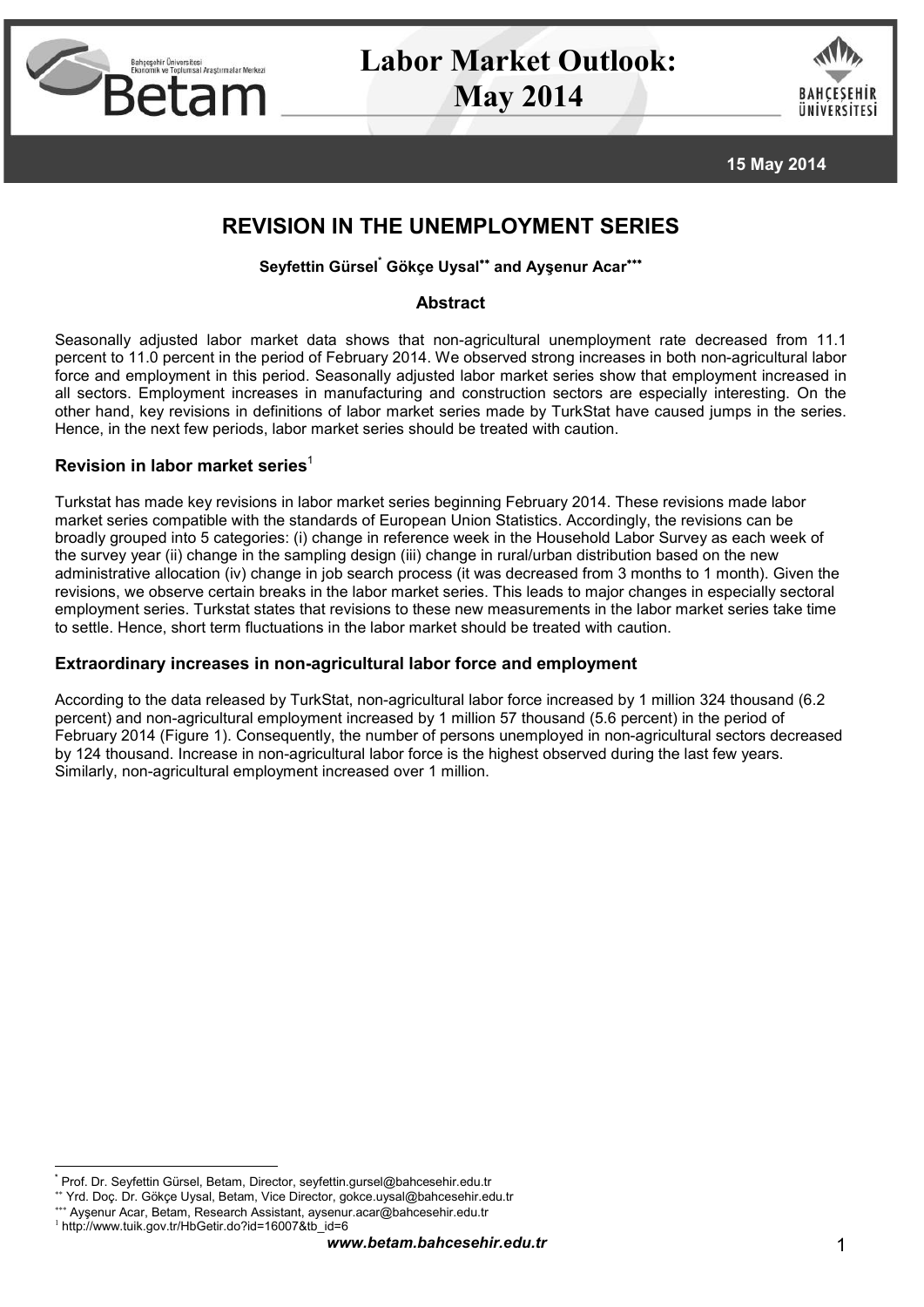

#### **Figure 1 Year-on-year changes in non-agricultural labor force, employment and unemployment**

Source: TurkSTAT, **Betam**

### **Non-agricultural unemployment decreased by 0.1 percentage point**

According to seasonally adjusted data, non-agricultural labor force increased by 293 thousand in the period of February 2014 compared to the period of January 2014, and reached 22 million 784 thousand (Figure 2, Table 1). Non-agricultural employment increased by 283 thousand and reached 20 million 278 thousand. Hence, the number of persons unemployed in non-agricultural sectors increased by 10 thousand and non-agricultural unemployment rate decreased from 11.1 percent in the period of January 2014 to 11.0 percent in the period of February 2014.



**Figure 2 Seasonally adjusted non-agricultural labor force, employment and unemployment**

Source: TurkStat, **Betam**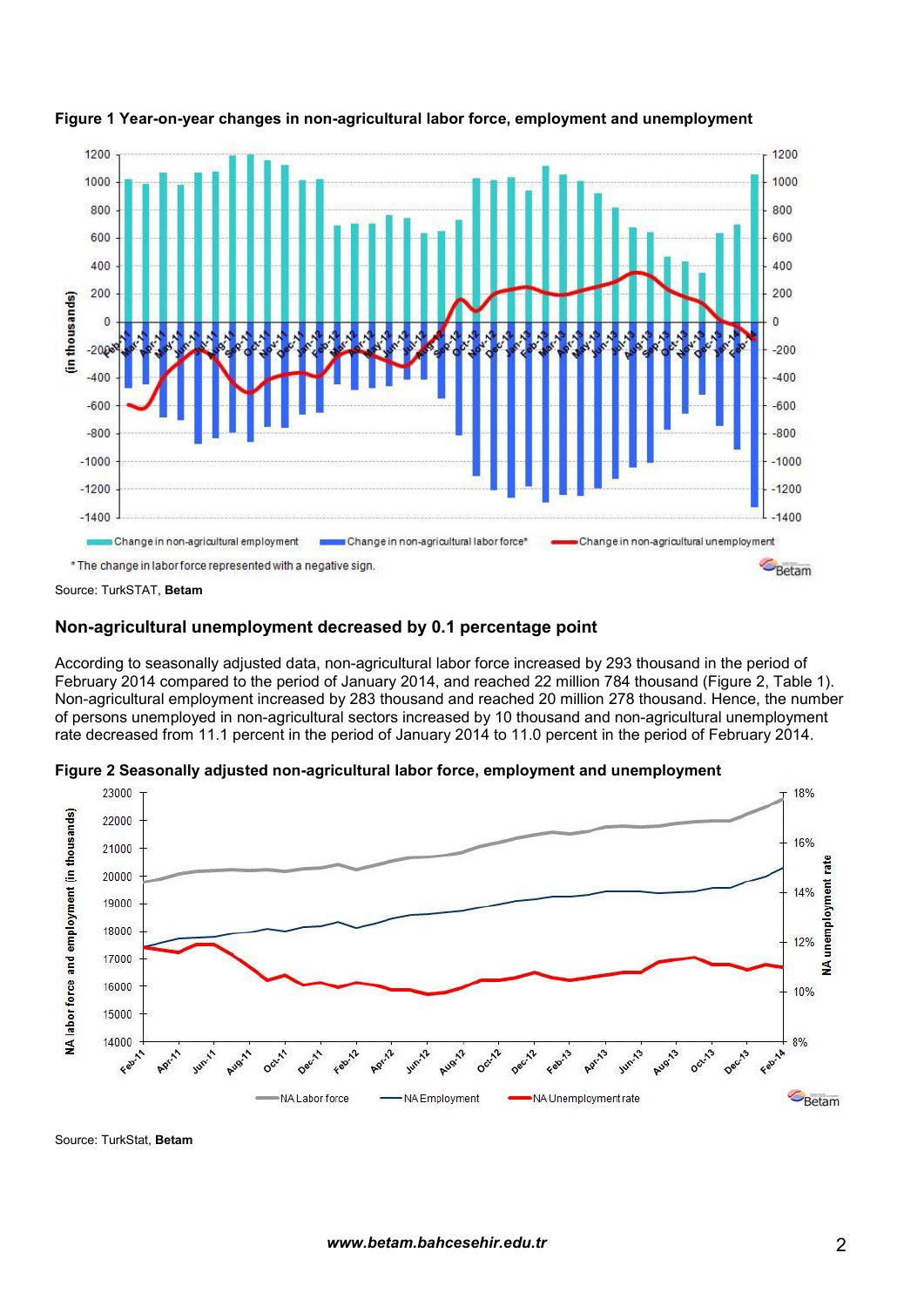# **According to Kariyer.net data, non-agricultural unemployment might increase in the next period**

Our calculations based on the seasonally adjusted application per vacancy statistics calculated using Kariyer.net series indicate that we accurately predicted the direction of unemployment for the last two periods. <sup>2</sup> The Kariyer.net series also indicates that non-agricultural unemployment might slightly increase in the period of March 2014.



#### **Figure 3 Seasonally adjusted non-agricultural unemployment rate and application per vacancy**

Source: Kariyer.net, TurkStat, **Betam**

#### **Strong employment increase in manufacturing sector**

Seasonally adjusted labor market series show that employment in manufacturing sector increased by 127 thousand in the period of February 2014 (Table 2, Figure 4).<sup>3</sup> Employment in services continues to rise, amounting to 69 thousand in this period. Similarly, employment in construction sector increased consecutively during the last three periods, the rise being 86 thousand in this period.

On the other hand, agricultural employment increased by 347 thousand in the period of January 2014 and increased by 135 thousand in the period of February 2014. TurkStat states that the revision in rural/urban definition led to major changes in sectoral employment in rural areas.

<sup>2</sup> Betam has been calculating application per vacancy using series released by Kariyer.net for a while. Seasonal and calendar adjustment procedure is applied to application per vacancy series. A decrease in applications per vacancy may be caused by an increase in vacancies or by a decrease in the number of applications. An increase in vacancies signals economic growth while decreasing number of applications indicates a decrease in number of people looking for a job. Monthly labor market series released by TurkStat is the average of three months.<br>Therefore, application per vacancy statistics calculated using Kariyer net series

<sup>&</sup>lt;sup>3</sup> Employment in each sector is seasonally adjusted separately. Hence the sum of these series may differ from the seasonally adjusted series of total employment. The difference stems from the non-linearity of the seasonal adjustment process.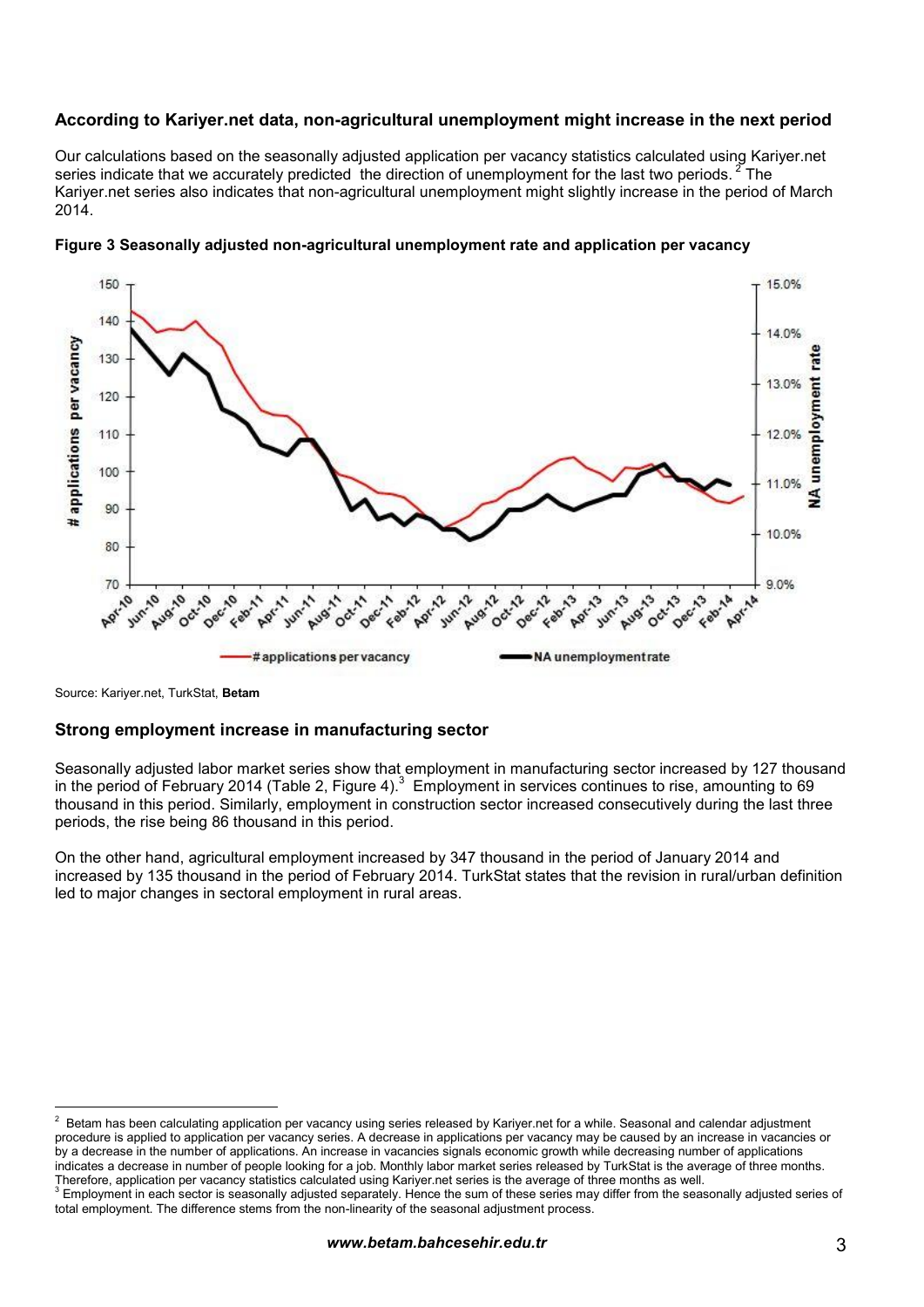**Figure 4 Employment by sectors (in thousands)<sup>4</sup>**



Source: TurkStat, **Betam**

Betam

<sup>4</sup> Grey lines indicate seasonally adjusted series, where dark blue lines represent raw data.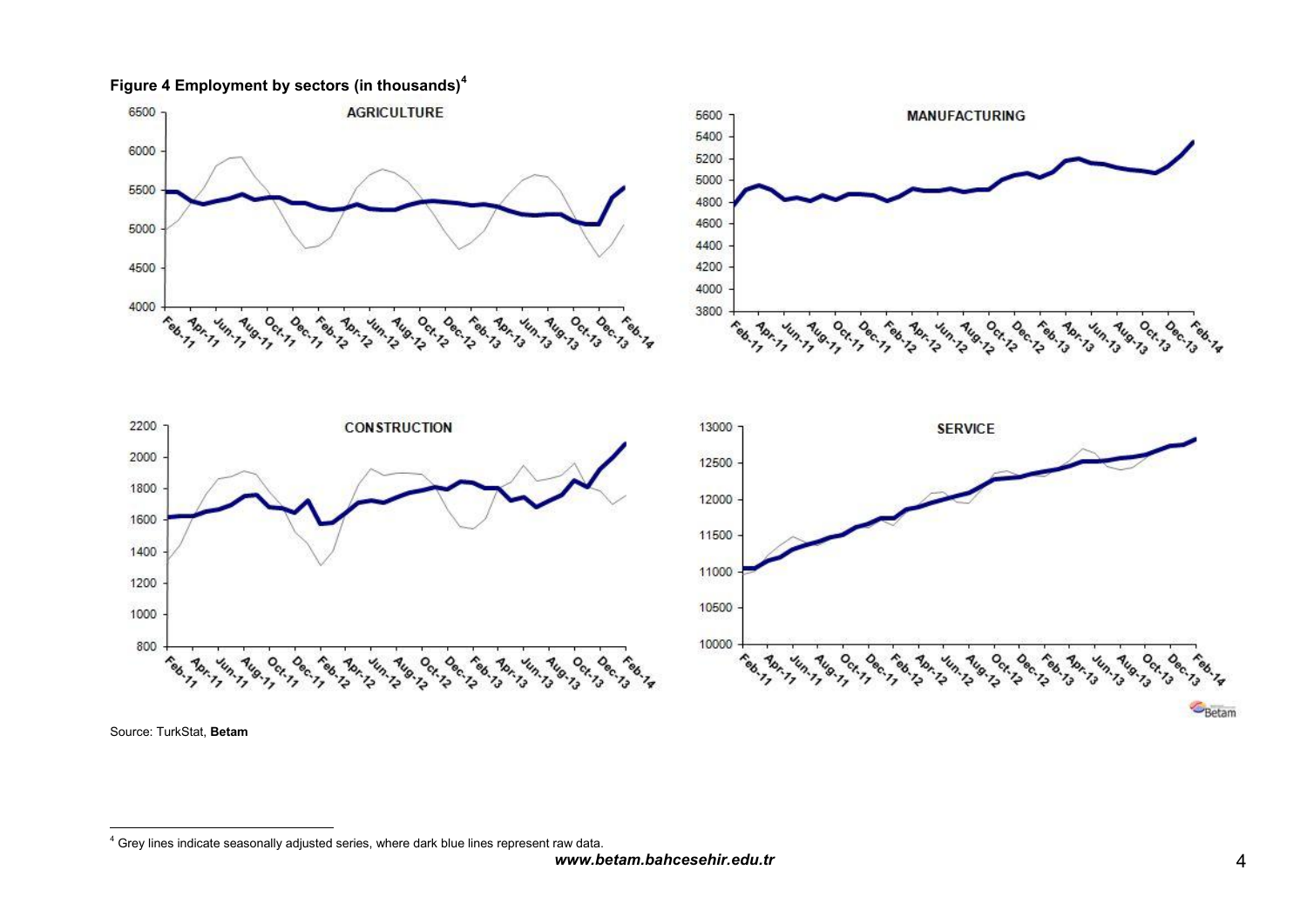|              | <b>Labor force</b> | <b>Employment</b> | <b>Unemployment</b> | <b>Unemployment rate</b> | <b>Monthly changes</b> |                |              |  |
|--------------|--------------------|-------------------|---------------------|--------------------------|------------------------|----------------|--------------|--|
| January-11   | 19767              | 17355             | 2412                | 12.2%                    | <b>Labor force</b>     | Employment     | Unemployment |  |
| February-11  | 19768              | 17435             | 2333                | 11.8%                    | 1                      | 80             | $-79$        |  |
| March-11     | 19909              | 17580             | 2329                | 11.7%                    | 142                    | 145            | $-3$         |  |
| April-11     | 20067              | 17739             | 2328                | 11.6%                    | 157                    | 159            | $-2$         |  |
| May-11       | 20160              | 17761             | 2399                | 11.9%                    | 93                     | 22             | 71           |  |
| June-11      | 20202              | 17798             | 2404                | 11.9%                    | 42                     | 37             | 5            |  |
| July-11      | 20237              | 17910             | 2327                | 11.5%                    | 35                     | 112            | $-77$        |  |
| August-11    | 20204              | 17982             | 2222                | 11.0%                    | $-33$                  | 72             | $-105$       |  |
| September-11 | 20235              | 18110             | 2125                | 10.5%                    | 30                     | 128            | $-98$        |  |
| October-11   | 20176              | 18017             | 2159                | 10.7%                    | $-59$                  | $-93$          | 34           |  |
| November-11  | 20255              | 18169             | 2086                | 10.3%                    | 79                     | 152            | $-73$        |  |
| December-11  | 20290              | 18180             | 2110                | 10.4%                    | 35                     | 11             | 24           |  |
| January-12   | 20415              | 18333             | 2082                | 10.2%                    | 125                    | 153            | $-28$        |  |
| February-12  | 20237              | 18132             | 2105                | 10.4%                    | $-179$                 | $-201$         | 22           |  |
| March-12     | 20387              | 18287             | 2100                | 10.3%                    | 150                    | 155            | $-5$         |  |
| April-12     | 20545              | 18470             | 2075                | 10.1%                    | 158                    | 183            | $-25$        |  |
| May-12       | 20659              | 18572             | 2087                | 10.1%                    | 113                    | 102            | 11           |  |
| June-12      | 20675              | 18628             | 2047                | 9.9%                     | 16                     | 56             | $-40$        |  |
| July-12      | 20754              | 18679             | 2075                | 10.0%                    | 80                     | 51             | 29           |  |
| August-12    | 20870              | 18741             | 2129                | 10.2%                    | 115                    | 62             | 53           |  |
| September-12 | 21080              | 18867             | 2213                | 10.5%                    | 211                    | 126            | 85           |  |
| October-12   | 21208              | 18981             | 2227                | 10.5%                    | 127                    | 114            | 13           |  |
| November-12  | 21368              | 19103             | 2265                | 10.6%                    | 160                    | 122            | 38           |  |
| December-12  | 21479              | 19159             | 2320                | 10.8%                    | 111                    | 56             | 55           |  |
| January-13   | 21555              | 19270             | 2285                | 10.6%                    | 76                     | 111            | $-35$        |  |
| February-13  | 21506              | 19248             | 2258                | 10.5%                    | $-49$                  | $-22$          | $-27$        |  |
| March-13     | 21600              | 19310             | 2290                | 10.6%                    | 93                     | 62             | 31           |  |
| April-13     | 21772              | 19442             | 2330                | 10.7%                    | 172                    | 132            | 40           |  |
| $May-13$     | 21798              | 19444             | 2354                | 10.8%                    | 27                     | $\overline{c}$ | 25           |  |
| June-13      | 21791              | 19438             | 2353                | 10.8%                    | $-7$                   | $-6$           | $-1$         |  |
| July-13      | 21814              | 19371             | 2443                | 11.2%                    | 23                     | $-67$          | 90           |  |
| August-13    | 21888              | 19415             | 2473                | 11.3%                    | 74                     | 44             | 30           |  |
| September-13 | 21950              | 19448             | 2502                | 62<br>11.4%              |                        | 33             | 29           |  |
| October-13   | 22004              | 19562             | 2442                | 11.1%                    | 54                     | 114            | $-60$        |  |
| November-13  | 21994              | 19553             | 2441                | $-10$<br>11.1%           |                        | $-9$           | $-1$         |  |
| December-13  | 22224              | 19802             | 2422                | 10.9%                    | 230                    | 249            | $-19$        |  |
| January-14   | 22492              | 19995             | 2497                | 11.1%                    | 267                    | 193            | 74           |  |
| February-14  | 22784              | 20278             | 2506                | 11.0%                    | 293                    | 283            | 10           |  |

# **Table 1 Seasonally adjusted non-agricultural labor force indicators (in thousands)**

Source: TurkStat, **Betam**